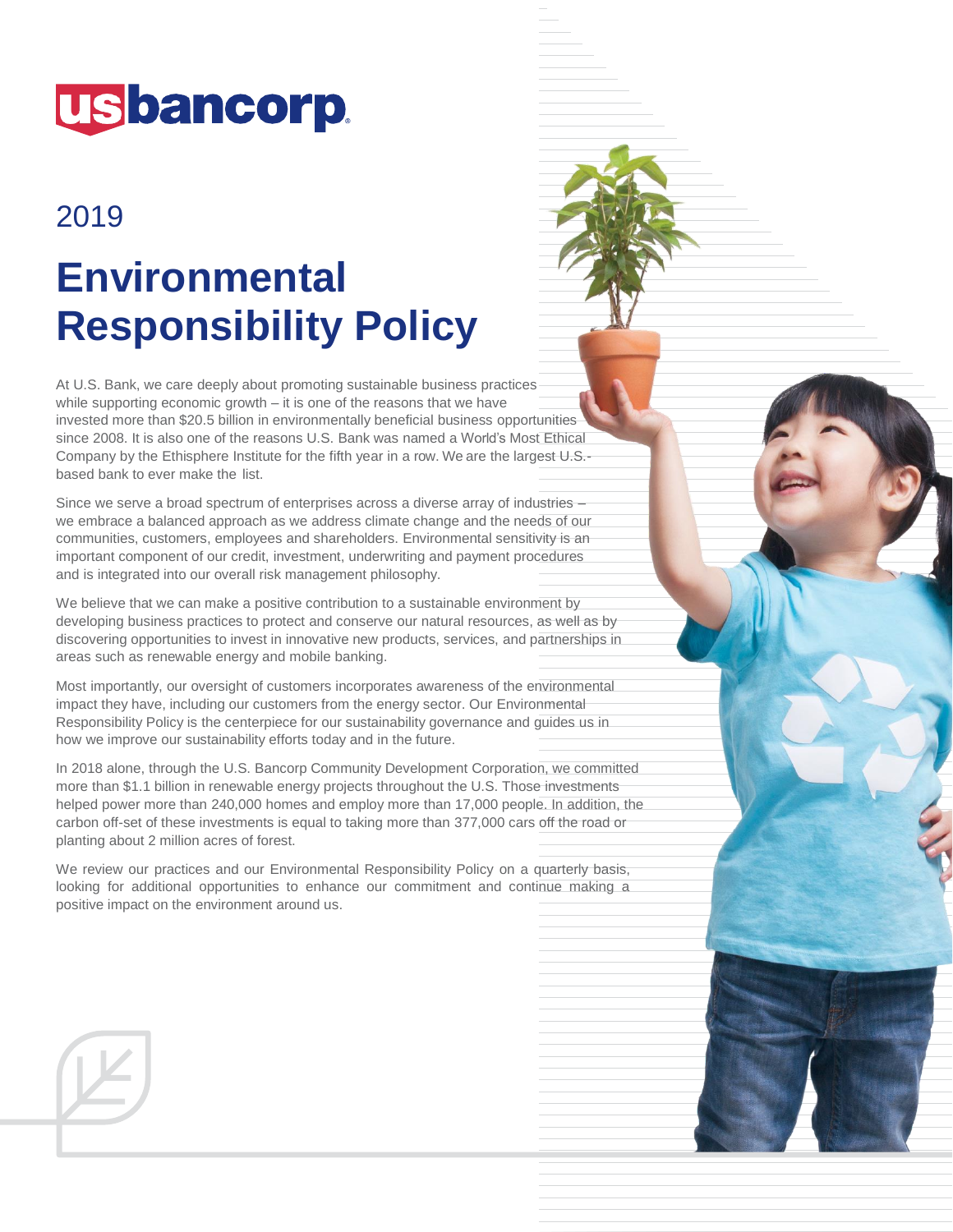#### Environmental Responsibility Policy

## Policy Statement

U.S. Bancorp is one of the largest commercial banks in the United States providing a diverse business mix of financial products and services for retail, commercial and corporate customers. As a financial services provider to consumers and businesses in the energy, forest and agricultural product industries, U.S. Bancorp recognizes the importance of the environmental challenges facing our customers, shareholders, and communities. We also recognize that we impact the environment directly through our operations and facilities.

Through community engagement and organizational partnerships, U.S. Bancorp strives to better understand environmental issues and identify solutions.

#### Scope

Environmental Responsibility includes the advancement of society in a way that balances the social, environmental and economic needs of today and future generations through the conservation of resources, preservation of our communities and advancement of economic development. U.S. Bancorp strives to be a responsible steward of the environment. We believe that we can make a positive contribution to a sustainable environment by developing business practices to protect and conserve our natural resources as well as by embracing opportunities for new products, services, and partnerships in areas such as renewable energy. We believe this approach can create long term value for our stakeholders through increased revenues, reduced costs, reduced risks, and maintaining our reputation as a responsible community leader.

# Roles and **Responsibilities**

The day to day management of our environmental initiatives are managed by the Environmental Program Manager as part of the Strategy and Corporate Affairs Division. In addition, a companywide Environmental Working Group made up of key Business Line leaders meets regularly to evaluate environmental initiatives and activities across the organization.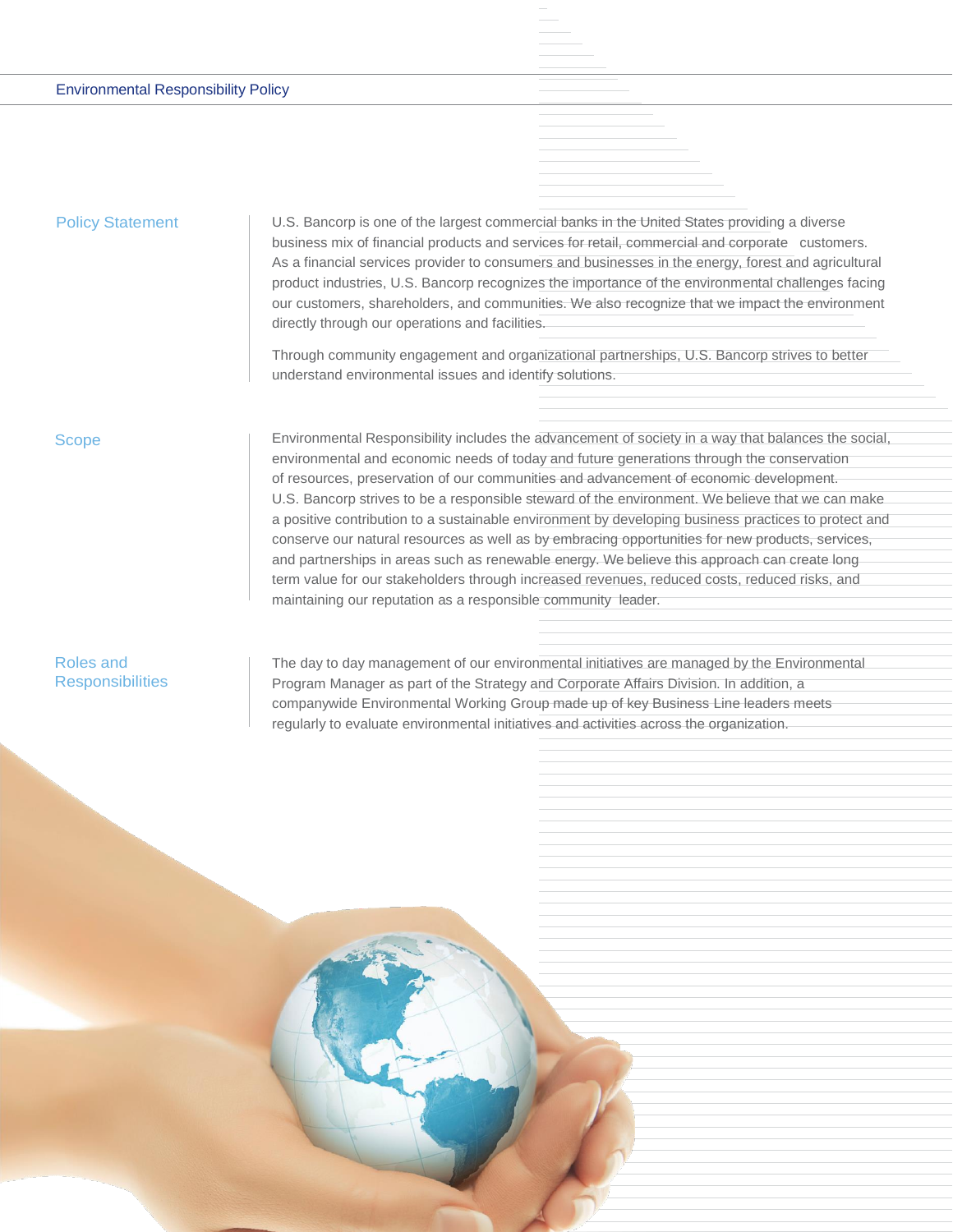# Environmental Responsibility Requirements

# **Environmental** Stewardship and Climate Change

U.S. Bank acknowledges the international scientific community's position on climate change and the potential impacts to the global economy and to the environment. We acknowledge that we have a responsibility to our customers, employees, shareholders, and the communities that we serve, to better understand the impact of our operations on global climate change and to help reduce that impact.

In addition to ensuring compliance with regulatory requirements, we proactively approach climate change through the following areas:

- Internal operations
- Products and services
- Partners, third parties, and customers
- Employees

# **Internal Operations**

We embrace our responsibility to be a good steward of our natural resources. We track and monitor energy consumption and carbon emissions from our owned and operated facilities, and from other facilities as feasible, with the intent to measure, manage and reduce consumption resulting in greenhouse gas (GHG) emissions from our operations.

We have implemented a 'continuous improvement' approach by protecting and conserving our natural resources through methods such as:

- Developing less resource-intensive business practices
- Embracing opportunities for financial products and services that incorporate features or benefits for reduced environmental impact
- Investing in environmentally beneficial business opportunities
- Engaging and educating our employees and customers

Energy Conservation – Proper management of energy resources is critical to our long-term success. We believe that we have the opportunity to benefit our communities, customers, shareholders and the environment by effectively managing our energy usage and reducing our carbon footprint. We will continue to evaluate opportunities to invest in products and practices that reduce our dependence on energy in areas such as facilities, equipment, operations and business travel.

Recycling – When consuming natural resources, we must ensure efficient use of the resource and disposal of waste byproducts in an environmentally friendly manner through reuse, recycling or final disposal. We have many recycling programs in place for paper and other types of recyclable materials, and will continue to review opportunities to expand current programs or implement new ones.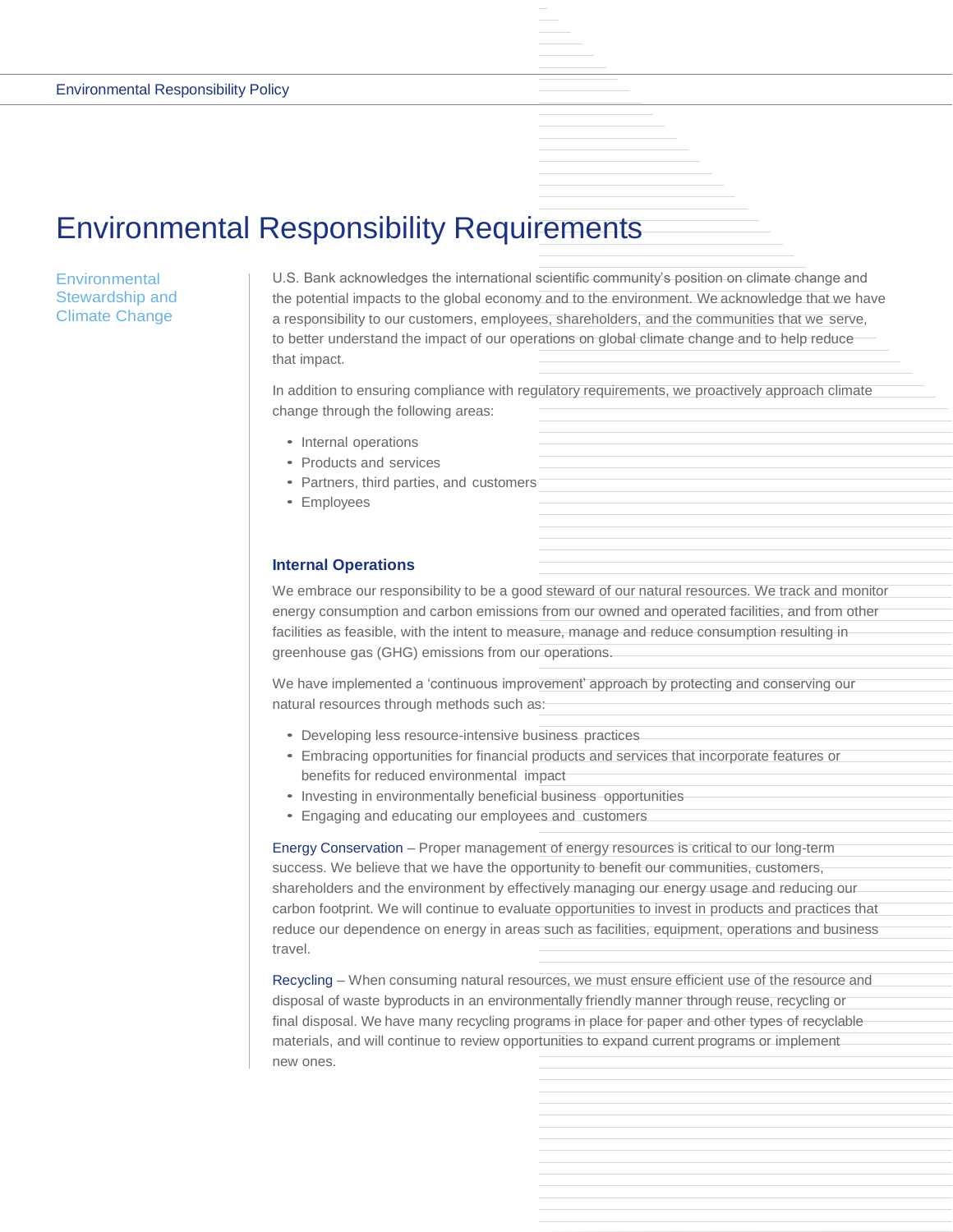**Environmental** Stewardship and Climate Change *(continued)*

Paper – As one of the primary consumables of our industry, we recognize our responsibility to protect this valuable resource. It is vital that we educate our employees on how we can manage this resource more effectively and to continue to review processes for ways to reduce paper consumption both internally and with our customers. U.S. Bank will continually evaluate the type of paper used to maximize the use of certified products, such as Forest Stewardship Council (FSC) or other similarly certified, and/or post-consumer content recycled paper.

Supply Chain – Through our supplier selection processes, we strive to identify supply chain partners who possess high environmental standards while continuing to meet financial, feature and performance requirements. All potential new vendors are asked to identify their environmental policy and practices during the application process and we work closely with our current supply chain partners to:

- Identify environmentally friendly product alternatives
- Develop programs that help us advance toward our environmental objectives

Where appropriate, our corporate procurement area works with business lines to explore opportunities to address environmental impacts such as shipping options, delivery channels and operational best practices.

#### **Environmental Investments, Products and Services**

As part of our pledge to a comprehensive and sustainable environmental policy, we strive to continually increase our investments in initiatives that sustain resources and the environment. This financial commitment has a positive impact on the environment and may include projects that promote:

- Wind energy
- Solar energy
- Geothermal energy
- Biomass energy
- LEED or other nationally recognized energy efficient certified real estate
- Brownfield redevelopment and reclamation
- Bio-fuels
- Waste energy recovery and conservation systems
- Re-forestation
- Waste recycling

We continuously review, develop and promote opportunities that help sustain our resources and the environment and encourage energy conservation, reduction of waste and other environmental initiatives. We pursue opportunities to develop products and services that have either a direct environmental benefit through product design or indirect environmental benefit. Indirect benefits occur through encouraging customers to adopt behaviors that have environmental benefits and assist our customers in meeting their personal waste reduction, recycling and energy conservation goals. In addition, we inform our customer base of environmentally-sound product and service options available to them through us to ensure the success of our initiatives and to engage our communities in our environmental responsibility efforts.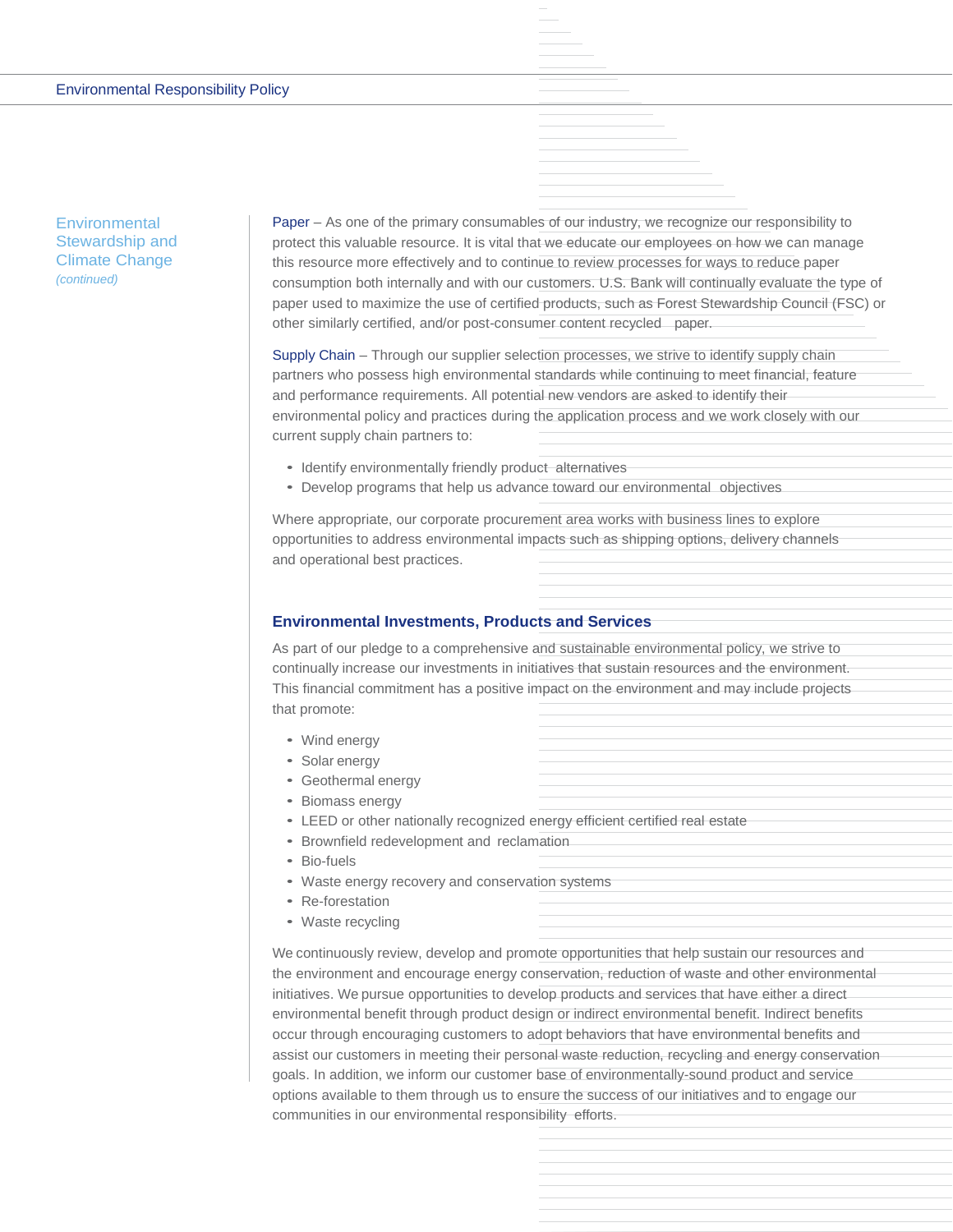**Environmental** Stewardship and Climate Change *(continued)*

# **Partners, Third Parties, and Customers**

We continue to heighten our understanding of the potential greenhouse gas (GHG) impact of our partners and the potential risks that are posed from climate change. We attempt to gain an understanding of which partners, third parties, and customers are the largest GHG emitters and work with them to better understand their reporting requirements and mitigation plans.

#### **Employees**

We are committed to providing a culture that inspires and facilitates environmental responsibility and recognizes that our employees are vital to our success. To support employee engagement, we:

- Educate employees about environmental issues, their impact on climate change and internal operations, and how they can make a difference.
- Provide opportunities for employees and their families to become actively involved in environmental initiatives in the communities in which we work.
- Create a culture of environmental awareness by setting examples, recognizing results, and communicating the impact that we have on our environment.

#### **Forestry**

We are committed to partnering with customers who promote environmentally responsible sustainable forest practices. We do this by implementing practices in the following areas to guide our businesses that have a considerable impact on the world's forests:

- Illegal Logging We prohibit relationships with customers who participate in any illegal activities. More specifically, we will not knowingly enter into a relationship with any customer who participates in illegal logging activities, including those who collude with, or knowingly purchase timber from illegal logging operations. Likewise, we do not enter into relationships with logging companies that do not have an explicit policy prohibiting uncontrolled fire as part of their forestry practices.
- High Conservation Values and Sensitive Habitats We may enter into relationships with customers involved in logging, light sustainable harvests or other extractive operations in large intact forests or primary forests that hold high conservation values. In such cases, we will require certification be provided that these operations are managed using standard sustainable forest management practices and that conservation values are not degraded. Although we do not currently finance any international logging operations, we do not condone, nor will we enter any relationship with a customer who participates in logging in No-Go Zones, Temperate or Boreal Regions without appropriate due diligence or certification.
- Certification Programs and Compliance We expect all customers to apply adequate resources to assess and manage their environmental and social impacts and may encourage the adoption of a credible certification program, such as those established by the FSC orother credible program, which motivates best practices in sustainable forest management.
- Dependent Communities and Indigenous People We do not finance forestry operations that negatively impact indigenous people and or dependent communities without the provision of culturally appropriate representation.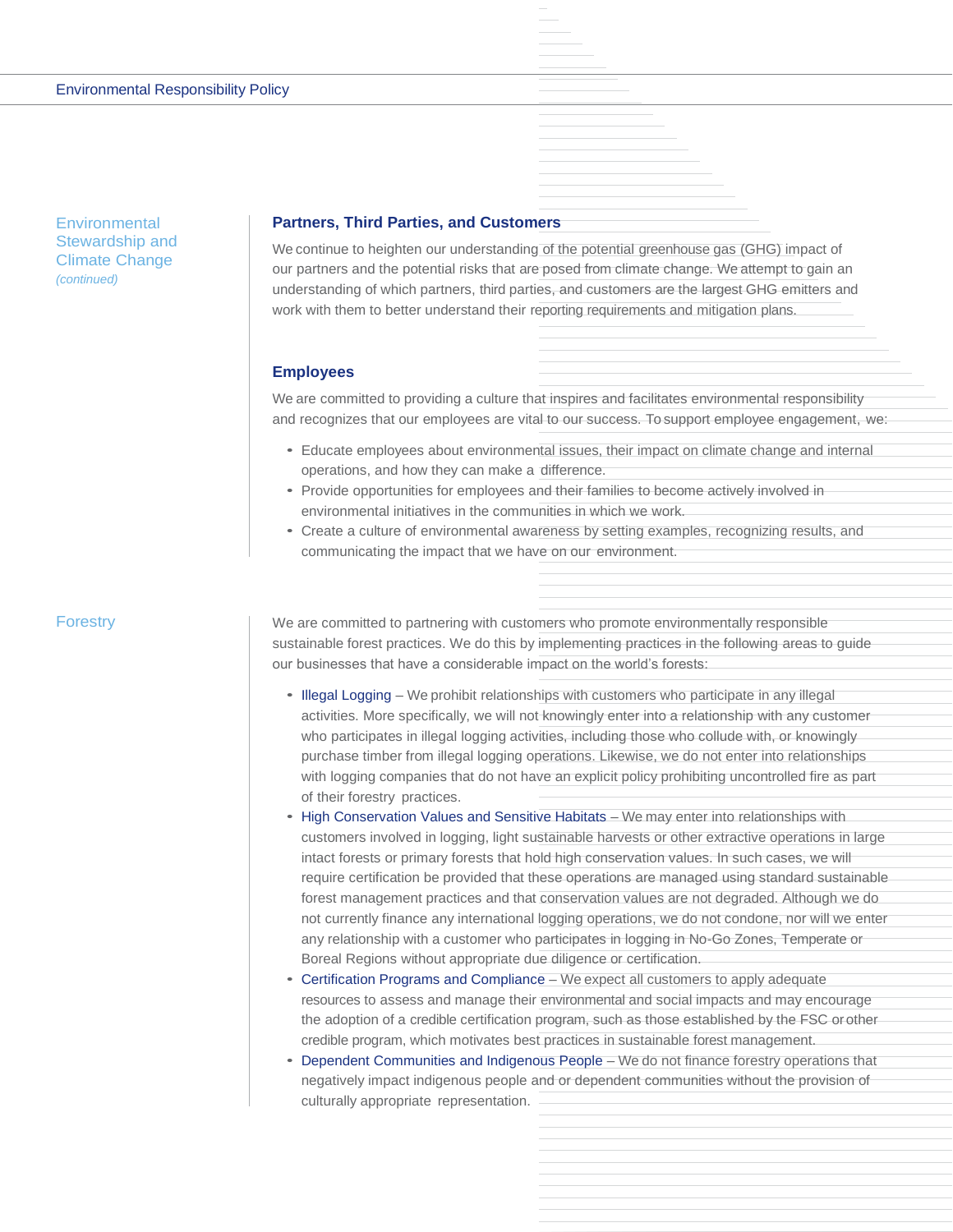#### Environmental Responsibility Policy

# Energy and **Mining**

We are committed to promoting sustainable practices by providing funds that are used in an environmentally responsible manner, including a commitment to relationships that support renewable energy and energy efficiency. In 2018 we invested more than \$1.1 billion in renewable energy projects and we continue to be a leader in the renewable energy investment tax credit space.

We recognize the significant role that fossil fuels play in providing secure electricity supplies and seek to manage environmental risks specific to this sector. In accordance with our environmental responsibility commitment, we prohibit relationships with customers who participate in any illegal activities.

The company does not provide project financing of long-term infrastructure or industrial projects, including oil or natural gas pipelines, based upon a nonrecourse financial structure, in which repayment is solely dependent upon the projected cash flow of the project being financed. Relationships with clients in the oil and gas pipeline industries are subject to the Bank's enhanced due diligence processes that are outlined further below.

#### **Mining**

We do not extend credit to, provide financing to, or participate in relationships involving individual Mountain Top Removal (MTR) projects or coal producers who rely on MTR for anything more than a limited portion of its firm's overall coal production.

In addition, we will not participate in any relationship involving or provide project financing or other forms of asset-specific financing for the development of new coal mines.

U.S. Bank has and will continue to reduce our exposure to companies that operate within the coal industry.

#### **Coal Power**

The Company prohibits direct project financing of coal-fired power plants and relationships that involve constructing such plants.